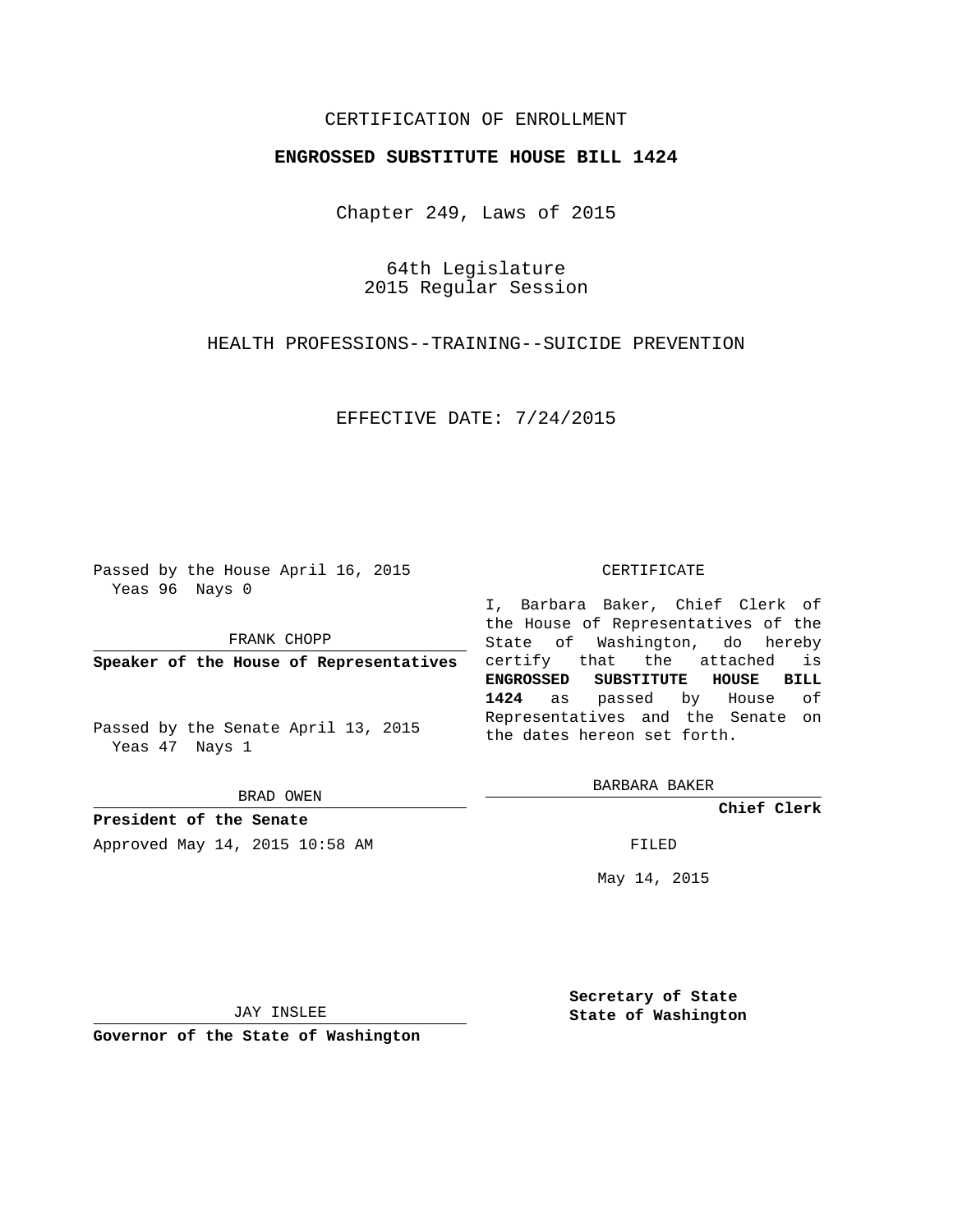### **ENGROSSED SUBSTITUTE HOUSE BILL 1424**

AS AMENDED BY THE SENATE

Passed Legislature - 2015 Regular Session

# **State of Washington 64th Legislature 2015 Regular Session**

**By** House Health Care & Wellness (originally sponsored by Representatives Orwall, Kagi, Jinkins, Gregerson, Goodman, Santos, Fey, and Sawyer)

READ FIRST TIME 02/20/15.

1 AN ACT Relating to suicide prevention; and amending RCW 43.70.442.2

3 BE IT ENACTED BY THE LEGISLATURE OF THE STATE OF WASHINGTON:

4 **Sec. 1.** RCW 43.70.442 and 2014 c 71 s 2 are each amended to read 5 as follows:

 (1)(a) Each of the following professionals certified or licensed under Title 18 RCW shall, at least once every six years, complete training in suicide assessment, treatment, and management that is approved, in rule, by the relevant disciplining authority:

10 (i) An adviser or counselor certified under chapter 18.19 RCW;

11 (ii) A chemical dependency professional licensed under chapter 12 18.205 RCW;

13 (iii) A marriage and family therapist licensed under chapter 14 18.225 RCW;

15 (iv) A mental health counselor licensed under chapter 18.225 RCW;

16 (v) An occupational therapy practitioner licensed under chapter 17 18.59 RCW;

18 (vi) A psychologist licensed under chapter 18.83 RCW;

19 (vii) An advanced social worker or independent clinical social 20 worker licensed under chapter 18.225 RCW; and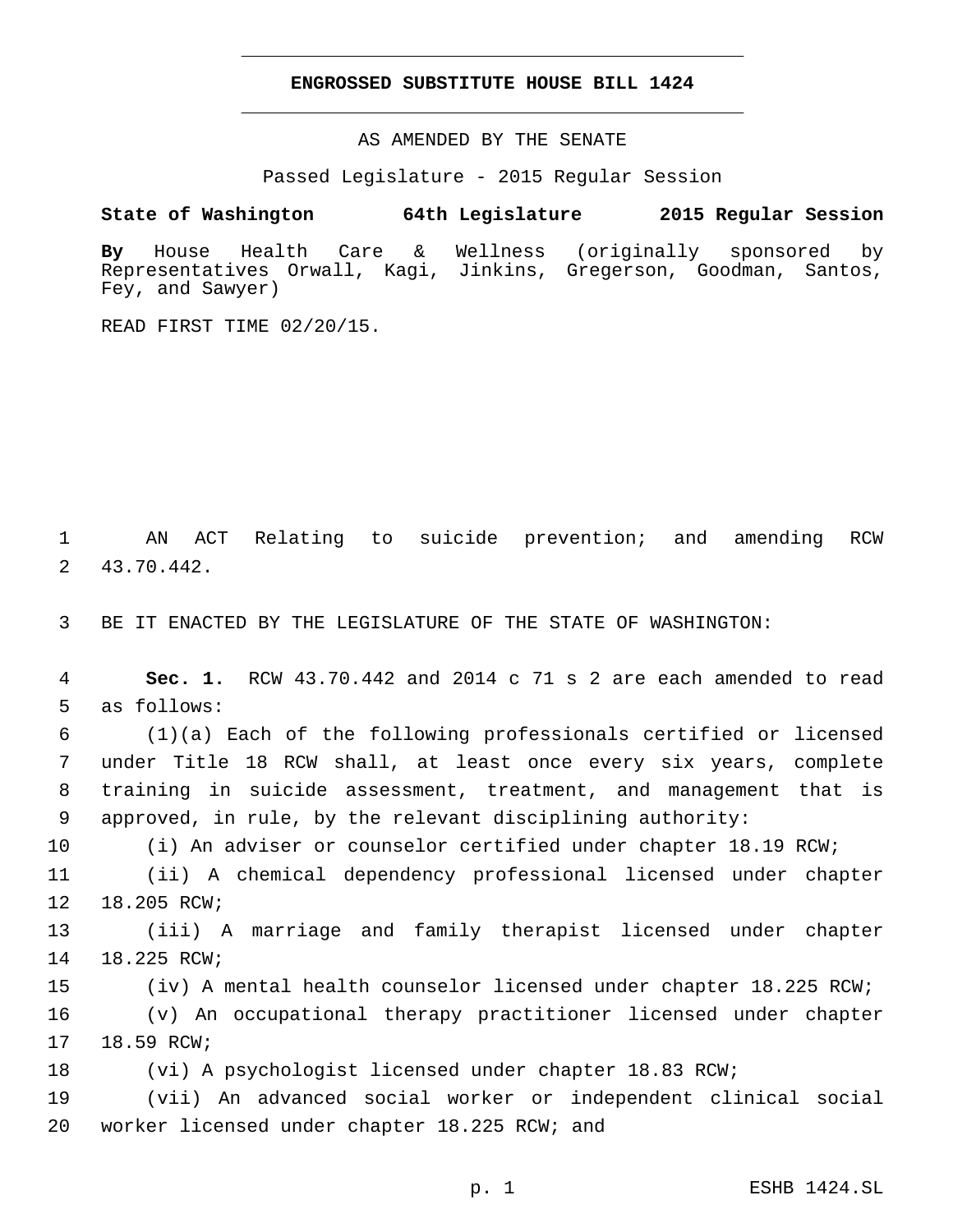(viii) A social worker associate—advanced or social worker associate—independent clinical licensed under chapter 18.225 RCW.

 (b) The requirements in (a) of this subsection apply to a person holding a retired active license for one of the professions in (a) of 5 this subsection.

 (c) The training required by this subsection must be at least six hours in length, unless a disciplining authority has determined, under subsection (9)(b) of this section, that training that includes only screening and referral elements is appropriate for the profession in question, in which case the training must be at least 11 three hours in length.

12 (d) Beginning July 1, 2017, the training required by this subsection must be on the model list developed under subsection (6) of this section. Nothing in this subsection (1)(d) affects the validity of training completed prior to July 1, 2017.

 (2)(a) Except as provided in (b) of this subsection, a professional listed in subsection (1)(a) of this section must 18 complete the first training required by this section ((during)) by the end of the first full continuing education reporting period after January 1, 2014, or during the first full continuing education reporting period after initial licensure or certification, whichever 22 occurs later.

 (b) A professional listed in subsection (1)(a) of this section applying for initial licensure may delay completion of the first training required by this section for six years after initial licensure if he or she can demonstrate successful completion of the training required in subsection (1) of this section no more than six years prior to the application for initial licensure.

 (3) The hours spent completing training in suicide assessment, treatment, and management under this section count toward meeting any applicable continuing education or continuing competency requirements 32 for each profession.

 (4)(a) A disciplining authority may, by rule, specify minimum 34 training and experience that is sufficient to exempt  $((a))$  an individual professional from the training requirements in subsections (1) and (5) of this section. Nothing in this subsection (4)(a) allows a disciplining authority to provide blanket exemptions to broad categories or specialties within a profession.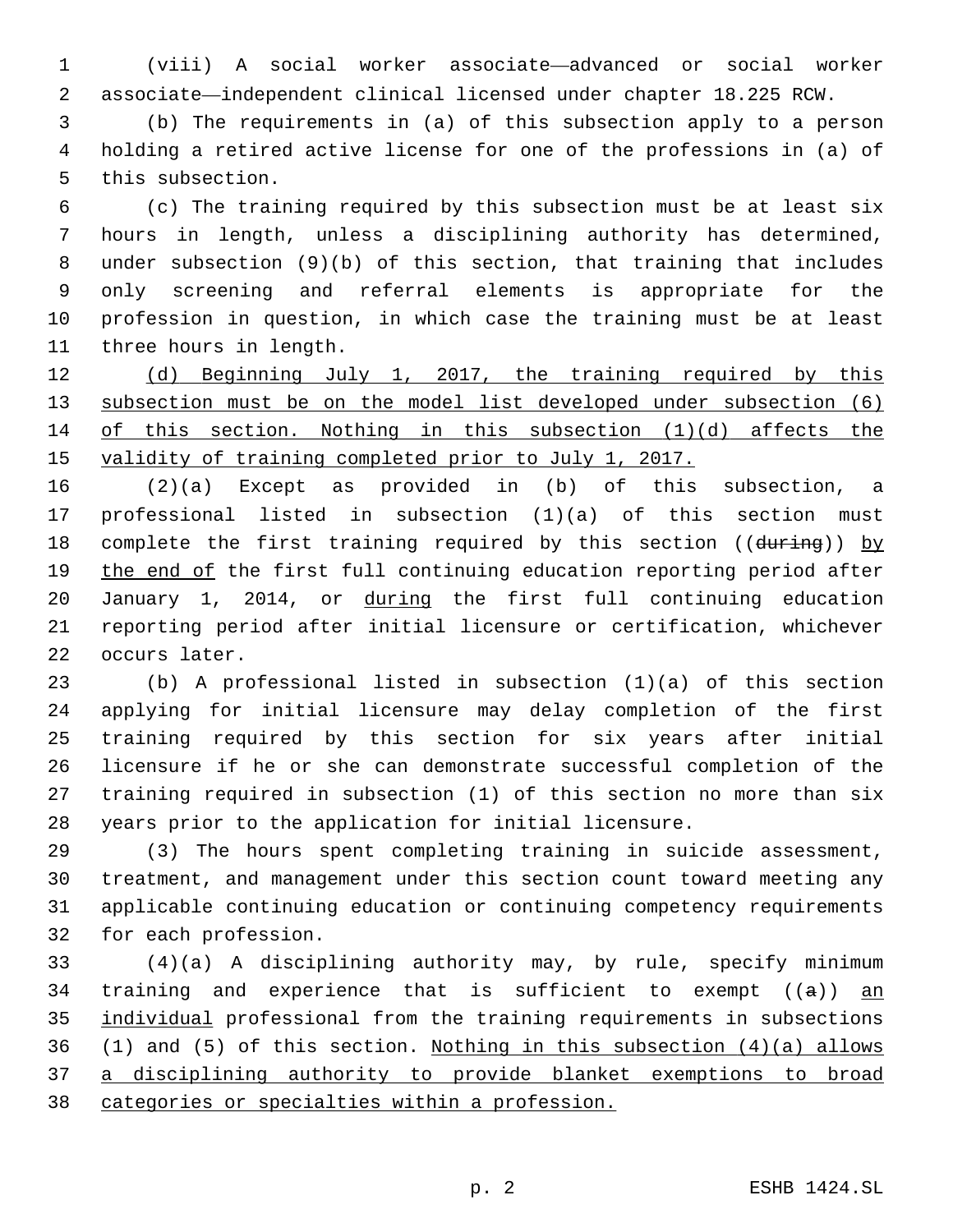(b) A disciplining authority may exempt a professional from the training requirements of subsections (1) and (5) of this section if the professional has only brief or limited patient contact.

 (5)(a) Beginning January 1, 2016, each of the following professionals credentialed under Title 18 RCW shall complete a one- time training in suicide assessment, treatment, and management that is approved by the relevant disciplining authority:

(i) A chiropractor licensed under chapter 18.25 RCW;

(ii) A naturopath licensed under chapter 18.36A RCW;

 (iii) A licensed practical nurse, registered nurse, or advanced 11 registered nurse practitioner, other than a certified registered

nurse anesthetist, licensed under chapter 18.79 RCW;

 (iv) An osteopathic physician and surgeon licensed under chapter 18.57 RCW, other than a holder of a postgraduate osteopathic medicine 15 and surgery license issued under RCW 18.57.035;

 (v) An osteopathic physician assistant licensed under chapter 17 18.57A RCW;

 (vi) A physical therapist or physical therapist assistant 19 licensed under chapter 18.74 RCW;

 (vii) A physician licensed under chapter 18.71 RCW, other than a 21 resident holding a limited license issued under RCW 18.71.095(3);

 (viii) A physician assistant licensed under chapter 18.71A RCW; 23 and

 (ix) A person holding a retired active license for one of the professions listed in (a)(i) through (viii) of this subsection.

 (b) A professional listed in (a) of this subsection must complete 27 the one-time training ((during)) by the end of the first full 28 continuing education reporting period after ((June 12, 2014)) January 29 1, 2016, or during the first full continuing education reporting 30 period after initial licensure, whichever is later. Training completed between June 12, 2014, and January 1, 2016, that meets the 32 requirements of this section, other than the timing requirements of this subsection (5)(b), must be accepted by the disciplining authority as meeting the one-time training requirement of this subsection (5).

 (c) The training required by this subsection must be at least six hours in length, unless a disciplining authority has determined, under subsection (9)(b) of this section, that training that includes only screening and referral elements is appropriate for the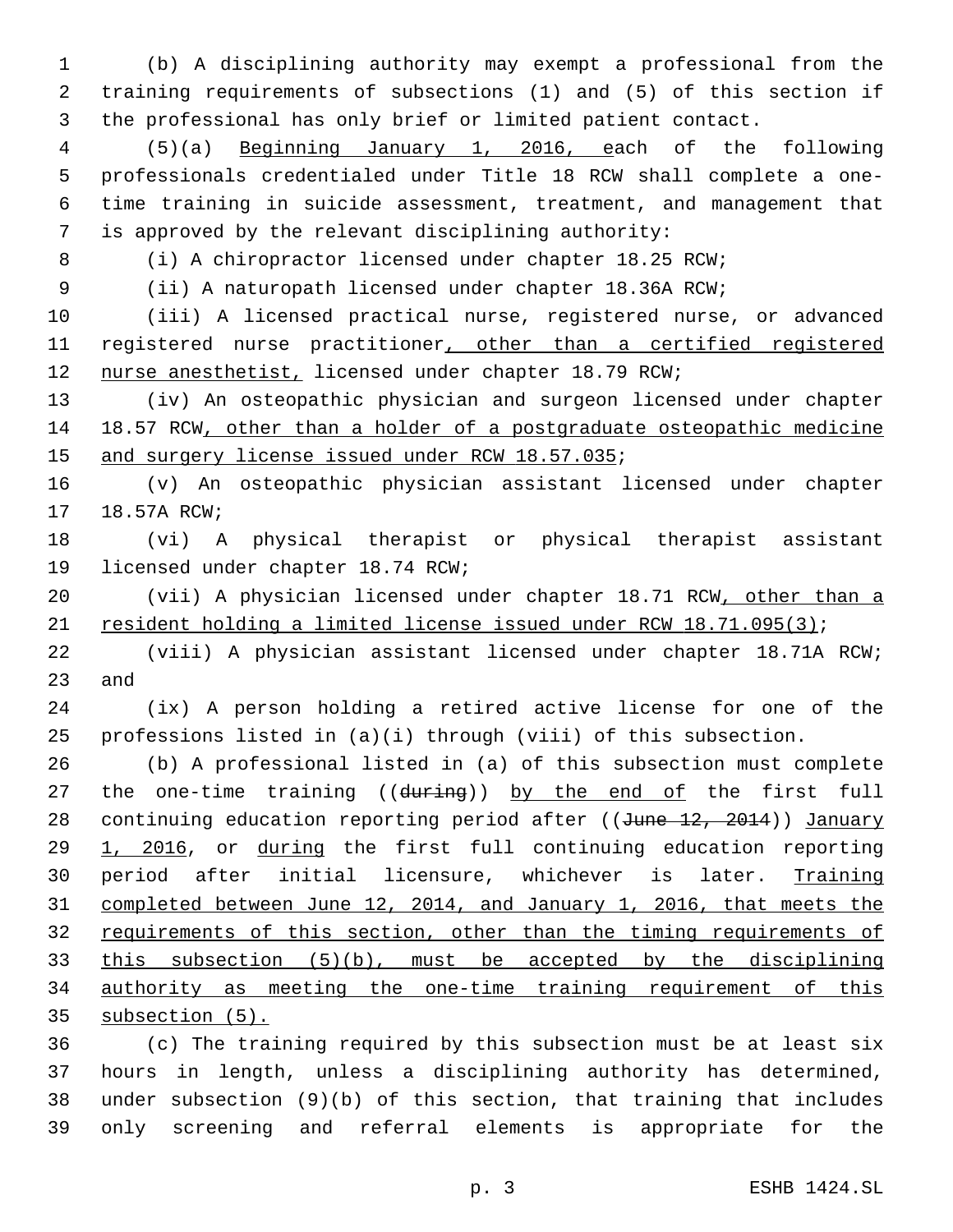profession in question, in which case the training must be at least 2 three hours in length.

 (d) Beginning July 1, 2017, the training required by this subsection must be on the model list developed under subsection (6) of this section. Nothing in this subsection (5)(d) affects the validity of training completed prior to July 1, 2017.

 (6)(a) The secretary and the disciplining authorities shall work collaboratively to develop a model list of training programs in 9 suicide assessment, treatment, and management.

10 (b) ((When developing the model list, the secretary and the 11 disciplining authorities shall:

12 (i) Consider suicide assessment, treatment, and management training programs of at least six hours in length listed on the best practices registry of the American foundation for suicide prevention 15 and the suicide prevention resource center; and

16 (ii) Consult with public and private institutions of higher 17 education, experts in suicide assessment, treatment, and management, 18 and affected professional associations.

 (c) The secretary and the disciplining authorities shall report the model list of training programs to the appropriate committees of the legislature no later than December 15, 2013.

 (d)) The secretary and the disciplining authorities shall update 23 the list at least once every two years. ((When updating the list, the secretary and the disciplining authorities shall, to the extent practicable, endeavor to include training on the model list that includes content specific to veterans. When identifying veteran-27 specific content under this subsection, the secretary and the disciplining authorities shall consult with the Washington department 29 of veterans affairs.))

 (c) By June 30, 2016, the department shall adopt rules establishing minimum standards for the training programs included on 32 the model list. The minimum standards must require that six-hour trainings include content specific to veterans and the assessment of issues related to imminent harm via lethal means or self-injurious behaviors. When adopting the rules required under this subsection (6)(c), the department shall:

 (i) Consult with the affected disciplining authorities, public and private institutions of higher education, educators, experts in suicide assessment, treatment, and management, the Washington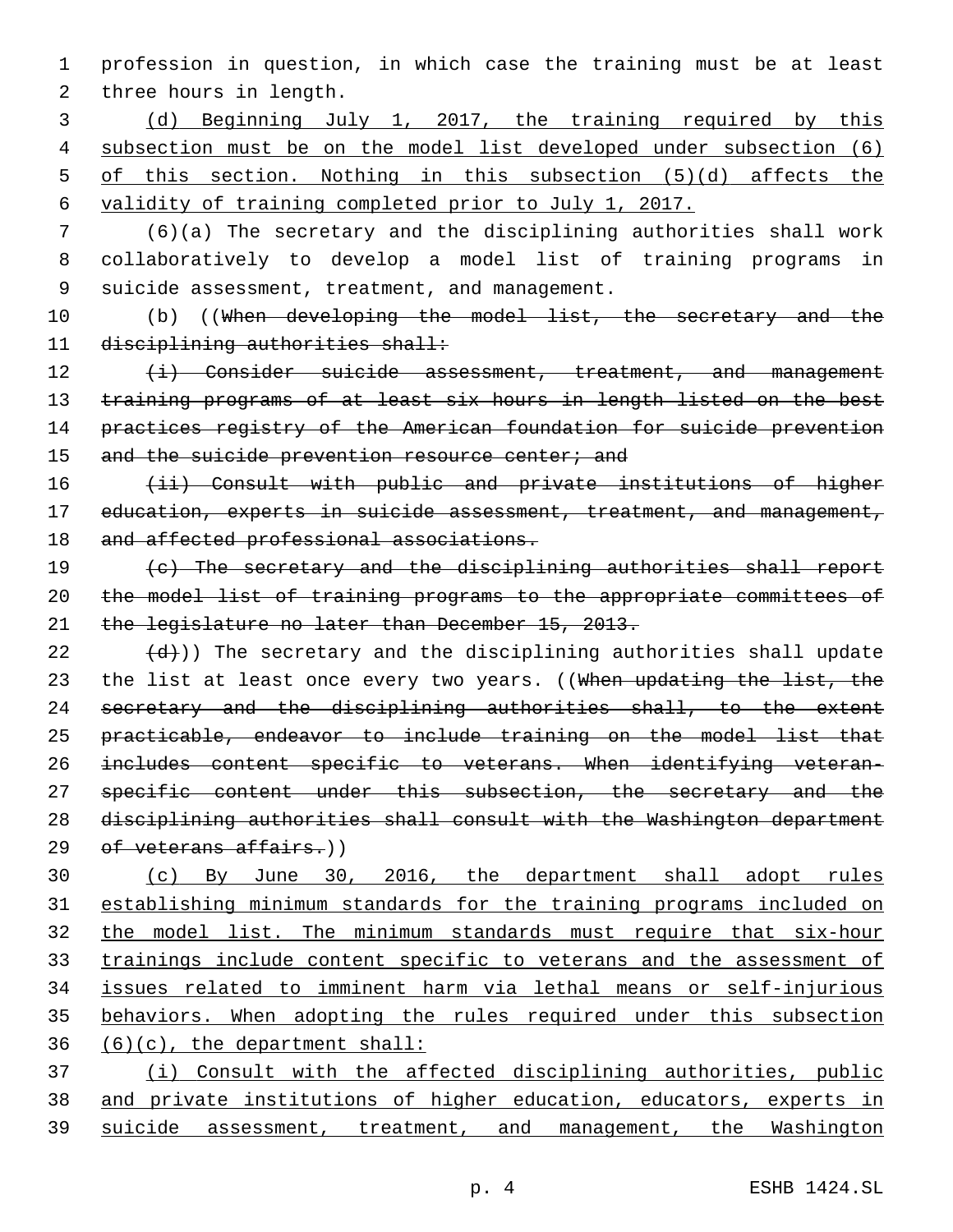department of veterans affairs, and affected professional

2 associations; and

 (ii) Consider standards related to the best practices registry of the American foundation for suicide prevention and the suicide prevention resource center.

(d) Beginning January 1, 2017:

 (i) The model list must include only trainings that meet the minimum standards established in the rules adopted under (c) of this subsection and any three-hour trainings that met the requirements of 10 this section on or before the effective date of this section;

 (ii) The model list must include six-hour trainings in suicide 12 assessment, treatment, and management, and three-hour trainings that 13 include only screening and referral elements; and

14 (iii) A person or entity providing the training required in this 15 section may petition the department for inclusion on the model list. The department shall add the training to the list only if the department determines that the training meets the minimum standards established in the rules adopted under (c) of this subsection.

 (7) The department shall provide the health profession training standards created in this section to the professional education standards board as a model in meeting the requirements of RCW 28A.410.226 and provide technical assistance, as requested, in the 23 review and evaluation of educator training programs. The educator training programs approved by the professional educator standards board may be included in the department's model list.

 (8) Nothing in this section may be interpreted to expand or limit the scope of practice of any profession regulated under chapter 28 18.130 RCW.

 $((+8+))$  (9) The secretary and the disciplining authorities affected by this section shall adopt any rules necessary to implement 31 this section.

 $(1)(49)$ ) (10) For purposes of this section:

 (a) "Disciplining authority" has the same meaning as in RCW 18.130.020.34

 (b) "Training in suicide assessment, treatment, and management" means empirically supported training approved by the appropriate disciplining authority that contains the following elements: Suicide assessment, including screening and referral, suicide treatment, and suicide management. However, the disciplining authority may approve training that includes only screening and referral elements if

p. 5 ESHB 1424.SL